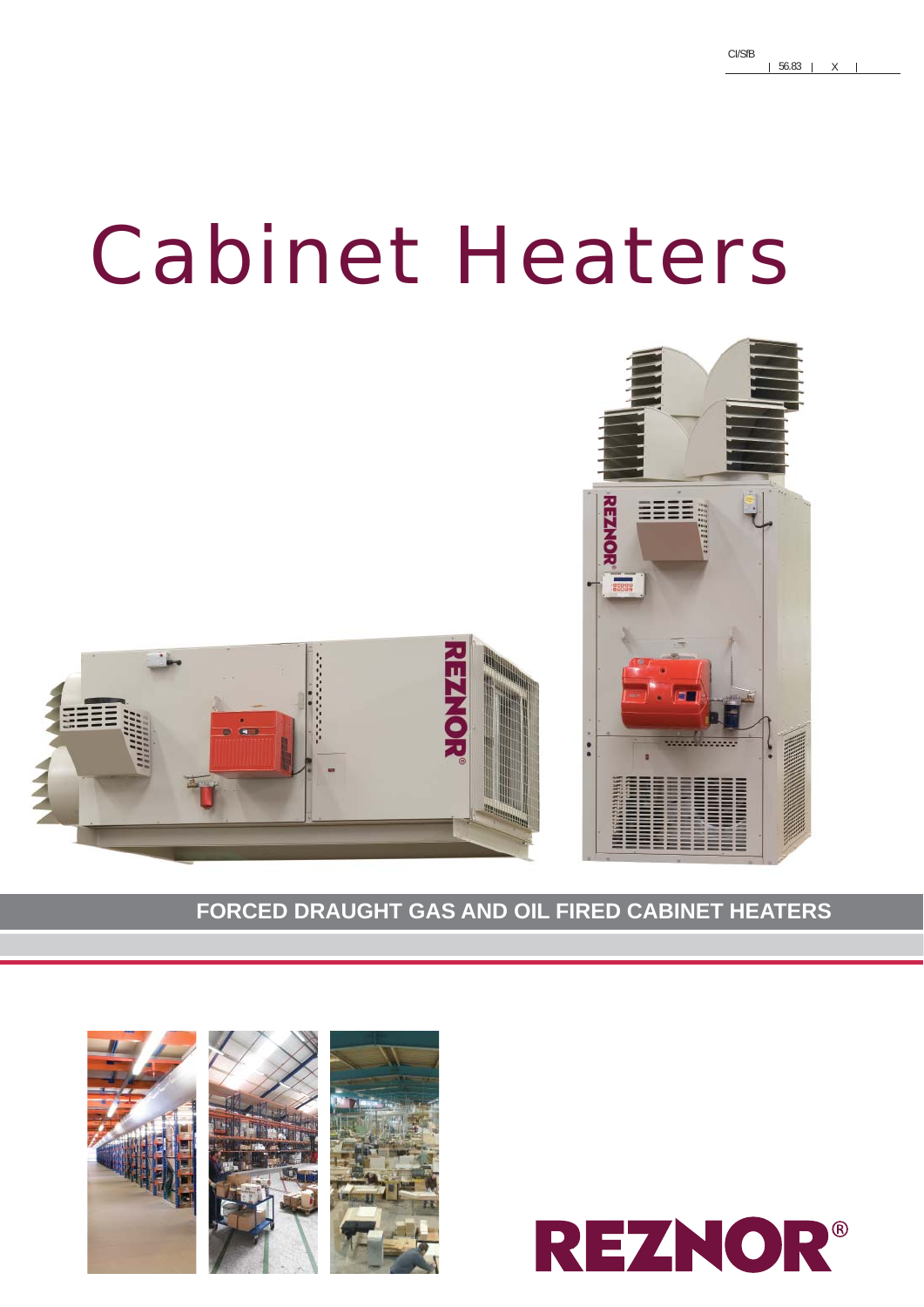# Cabinet Heaters GAS AND OIL FIRED CABINET HEATERS

# **Introduction**

The Reznor range of cabinet heaters combines innovative design with a proven four pass heat exchanger technology to provide a high efficiency cost effective and durable range.

The units may be specified for either free blowing applications or for use with ductwork.

Units are manufactured in accordance with ISO 9001 accreditation, all heater efficiencies are compliant with Part L2B of the 2010 Building Regulations.



# **Options**

- High/low or fully modulating burners
- Combustion air adaptors
- Stainless steel tubular heat exchanger
- Air inlet spigots
- Air inlet filters
- Manual or motorised inlet dampers
- Up-rated fan motor for increased static pressure

# **Applications**

- Factories
- Warehouses
- Workshops
- Showrooms
- Greenhouses



# **Model Range**

Cabinet heaters are available as either gas or oil fired models.

- Gas fired cabinet heaters are suitable for use with Natural Gas (G20), most units can also be specified for Propane (G31)
- Oil fired cabinet heaters are suitable for use with Class D gas oil (35 sec), most units can also be specified for Kerosene (28 sec oil)

Vertical freestanding models are available from 29kW to 380kW.

Horizontal and Down flow models from 58kW to 380kW.

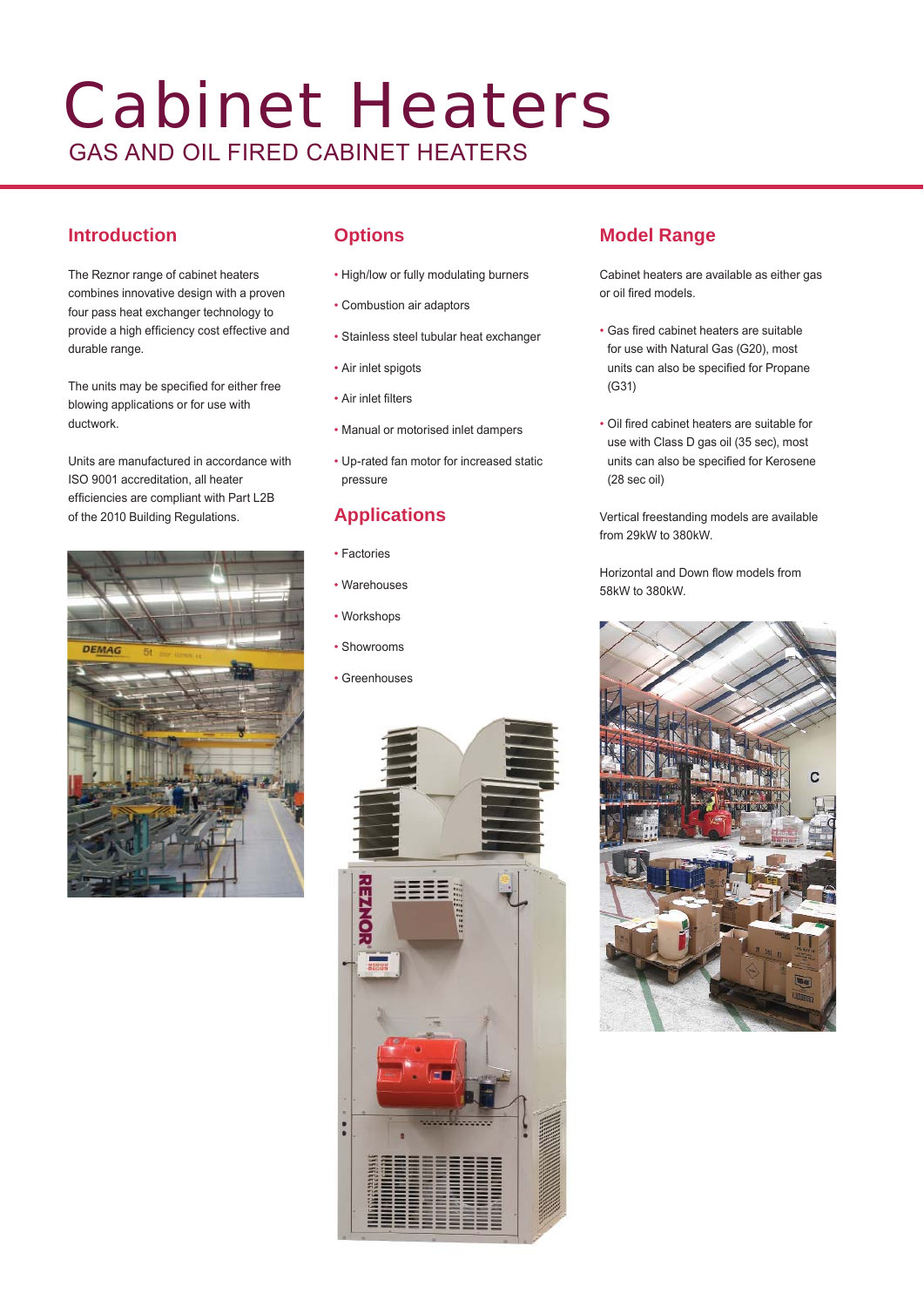### **Specifi cation**

#### **Cabinets**

Cabinets are constructed from electrozinc coated steel with an inner heat shield skin and an epoxy powder coat finish outer skin to form a rigid and durable casework.

#### **Air Distribution**

Centrifugal fan(s) circulate large air volumes evenly across the full heat exchanger surface for enhanced life expectancy. Fans on models 30 to 85 are direct drive with a single phase motor whilst larger models are fitted with a three phase motor and v-belt drive.

Free blowing heaters are fitted with long throw discharge nozzles complete with horizontal louvres and can be rotated through  $360^\circ$ . Models 75-375 are supplied with a raised rear nozzle (one per three nozzle heater and two per four nozzle heater).

Heaters for use with ductwork are supplied with a duct outlet spigot.

#### **Heat Exchanger and Burner**

Four pass combustion chamber/heat exchanger assembly provides improved thermal efficiency with extended life expectancy. A stainless steel chamber is combined with a high efficiency tubular heat exchanger to achieve thermal efficiency in excess of 91%.

The complete assembly is mounted to allow for thermal expansion thereby avoiding undue thermal stress and premature heat exchanger failure.

Gas fired units are fitted with a fully automatic forced draught burner complete with full safety controls to EN676 and the heaters are CE certified. A high/low burner is fitted as standard on model 375.

Oil fired units are supplied complete with a fully automatic burner including safety controls and factory fitted fire valve and oil filter. An additional external fire valve may be required in accordance with BS 5410:Part2:1978.

#### **Controls**

A combined fan and limit switch is fitted on all heaters.

In the event of overheating the unit would automatically be shut down by the limit thermostat.

All heaters are supplied with an electronic programmer complete with optimised control, this is factory fitted and wired on free-blowing vertical models. For horizontal, and all duct outlet models down flow heaters the controller is supplied loose for on site wiring by the installer.



**Electric Motors** All electric motors comply with EC motor directive 2005/32/EC.

| <b>TECHNICAL DATA</b>                                                                                                                                                                                                                |                                                                   |                                                             |                                                              |                                                              |                                                              |                                                              |                                                              |                                                               |                                                               |                                                             |                                                             |                                                               |                                                                |                                                                 |                                                                 |
|--------------------------------------------------------------------------------------------------------------------------------------------------------------------------------------------------------------------------------------|-------------------------------------------------------------------|-------------------------------------------------------------|--------------------------------------------------------------|--------------------------------------------------------------|--------------------------------------------------------------|--------------------------------------------------------------|--------------------------------------------------------------|---------------------------------------------------------------|---------------------------------------------------------------|-------------------------------------------------------------|-------------------------------------------------------------|---------------------------------------------------------------|----------------------------------------------------------------|-----------------------------------------------------------------|-----------------------------------------------------------------|
| <b>Model</b>                                                                                                                                                                                                                         |                                                                   | 30                                                          | 35                                                           | 40                                                           | 60                                                           | 75                                                           | 85                                                           | 120                                                           | 135                                                           | 180                                                         | 205                                                         | 235                                                           | 275                                                            | 350                                                             | 375                                                             |
| <b>Gas Fired</b><br>Nominal heat output<br>Temperature rise<br>Gas Consumption Nat gas G20<br>Gas Consumption propane G31<br>Minimum inlet pressure Nat gas G20<br>Minimum inlet pressure propane G31<br>Gas Connection <sup>2</sup> | <b>kW</b><br>Κ<br>$m^3/h$<br>$m^3/h$<br>mbar<br>mbar<br><b>Rc</b> | 29<br>39<br>3.7<br>1.3<br>17.5<br>37.0<br>$\frac{1}{2}$     | 36<br>42<br>4.4<br>1.6<br>17.5<br>37.0<br>$\frac{1}{2}$      | 40<br>45<br>4.7<br>1.8<br>17.5<br>37.0<br>$\frac{1}{2}$      | 58<br>46<br>6.9<br>2.6<br>17.5<br>37.0<br>$\frac{1}{2}$ "    | 73<br>43<br>8.5<br>3.2<br>17.5<br>37.0<br>$\frac{1}{2}$      | 83<br>48<br>9.7<br>3.7<br>17.5<br>37.0<br>$\frac{1}{2}$      | 117<br>44<br>13.6<br>5.2<br>17.5<br>37.0<br>$\frac{3}{4}$     | 133<br>41<br>15.3<br>6.0<br>17.5<br>37.0<br>$\frac{3}{4}$     | 177<br>46<br>20.4<br>7.8<br>17.5<br>37.0<br>1"              | 206<br>49<br>23.9<br>9.2<br>17.5<br>37.0<br>$1\frac{1}{4}$  | 237<br>44<br>27.2<br>10.4<br>17.5<br>37.0<br>$1\frac{1}{4}$   | 278<br>46<br>33.0<br>12.3<br>17.5<br>37.0<br>$1\frac{1}{4}$    | 350<br>41<br>40.7<br>16.1<br>17.5<br>37.0<br>$1\frac{1}{2}$     | 380<br>45<br>45.8<br>18.1<br>17.5<br>37.0<br>2"                 |
| <b>Oil Fired</b><br>Nominal heat output<br>Temperature rise<br>Oil Consumption<br>Oil Connection <sup>2</sup>                                                                                                                        | kW<br>K<br>1/h<br><b>Rc</b>                                       | 32<br>43<br>3.4<br>$\frac{3}{8}$ "                          | 38<br>43<br>4.1<br>$\frac{3}{8}$ "                           | 43<br>49<br>4.7<br>$\frac{3}{8}$ "                           | 60<br>47<br>6.5<br>$\frac{3}{8}$ "                           | 76<br>44<br>8.1<br>$\frac{3}{8}$ "                           | 82<br>48<br>9.1<br>$\frac{3}{8}$ "                           | 123<br>46<br>13.3<br>$\frac{3}{8}$ "                          | 138<br>42<br>15.0<br>$\frac{3}{8}$ "                          | 184<br>48<br>19.5<br>$\frac{3}{8}$ "                        | 208<br>50<br>22.5<br>$\frac{3}{8}$ "                        | 248<br>47<br>27.0<br>$\frac{3}{8}$ "                          | 265<br>44<br>34.1<br>$\frac{3}{8}$ "                           | 350<br>41<br>40.4<br>$\frac{3}{8}$ "                            | 380<br>45<br>45.6<br>$\frac{3}{8}$ "                            |
| <b>Air Handling Data</b><br>Airflow<br>Throw <sup>1</sup> (Nozzle outlet)<br>Static pressure (Ducted)<br>Std motor<br>Increased motor<br>Main fan motor<br>FLC 230/1/50<br>FLC 415/3/50<br>Up-rated fan motor<br>FLC 415/3/50        | $m^3/s$<br>m<br>Pa<br>Pa<br>kW<br>amp<br>amp<br>kW<br>amp         | 0.61<br>14<br>75<br>n/a<br>0.55<br>3.2<br>n/a<br>n/a<br>n/a | 0.71<br>14<br>100<br>n/a<br>0.55<br>4.8<br>n/a<br>n/a<br>n/a | 0.71<br>14<br>100<br>n/a<br>0.55<br>4.8<br>n/a<br>n/a<br>n/a | 1.03<br>17<br>125<br>n/a<br>0.99<br>6.0<br>2.2<br>n/a<br>n/a | 1.39<br>17<br>100<br>n/a<br>0.99<br>7.2<br>2.2<br>n/a<br>n/a | 1.39<br>17<br>100<br>n/a<br>0.99<br>7.2<br>2.2<br>n/a<br>n/a | 2.15<br>20<br>137<br>175<br>1.50<br>12.0<br>3.6<br>2.2<br>5.2 | 2.65<br>20<br>150<br>200<br>2.20<br>14.0<br>5.2<br>3.0<br>6.5 | 3.11<br>20<br>175<br>225<br>3.0<br>n/a<br>6.5<br>4.0<br>8.4 | 3.4<br>22<br>188<br>225<br>3.00<br>n/a<br>6.5<br>4.0<br>8.4 | 4.32<br>22<br>125<br>188<br>4.00<br>n/a<br>8.4<br>5.5<br>11.0 | 4.86<br>25<br>175<br>225<br>5.50<br>n/a<br>11.0<br>7.5<br>14.0 | 6.88<br>31<br>250<br>n/a<br>7.50<br>n/a<br>17.0<br>11.0<br>24.0 | 6.88<br>31<br>250<br>n/a<br>7.50<br>n/a<br>17.0<br>11.0<br>24.0 |
| <b>General Data</b><br>Nominal flue diameter<br>Nominal combustion air diameter<br>Noise level <sup>3</sup><br>Net weight                                                                                                            | mmø<br>mmø<br>dB(A)<br>kg                                         | 125<br>125<br>67<br>196                                     | 125<br>125<br>69<br>196                                      | 125<br>125<br>69<br>196                                      | 150<br>125<br>72<br>241                                      | 150<br>125<br>72<br>243                                      | 175<br>125<br>72<br>243                                      | 175<br>150<br>74<br>330                                       | 175<br>150<br>76<br>332                                       | 200<br>150<br>78<br>525                                     | 200<br>150<br>78<br>540                                     | 225<br>150<br>79<br>630                                       | 225<br>150<br>81<br>646                                        | 250<br>150<br>81<br>1090                                        | 250<br>150<br>81<br>1090                                        |

1 Throw is dependent on building height, room temperature and nozzle settings.

2 Gas/oil lines must be adequately sized and reduced at appliance as required.

3 Noise levels measured at 5 metres from appliance.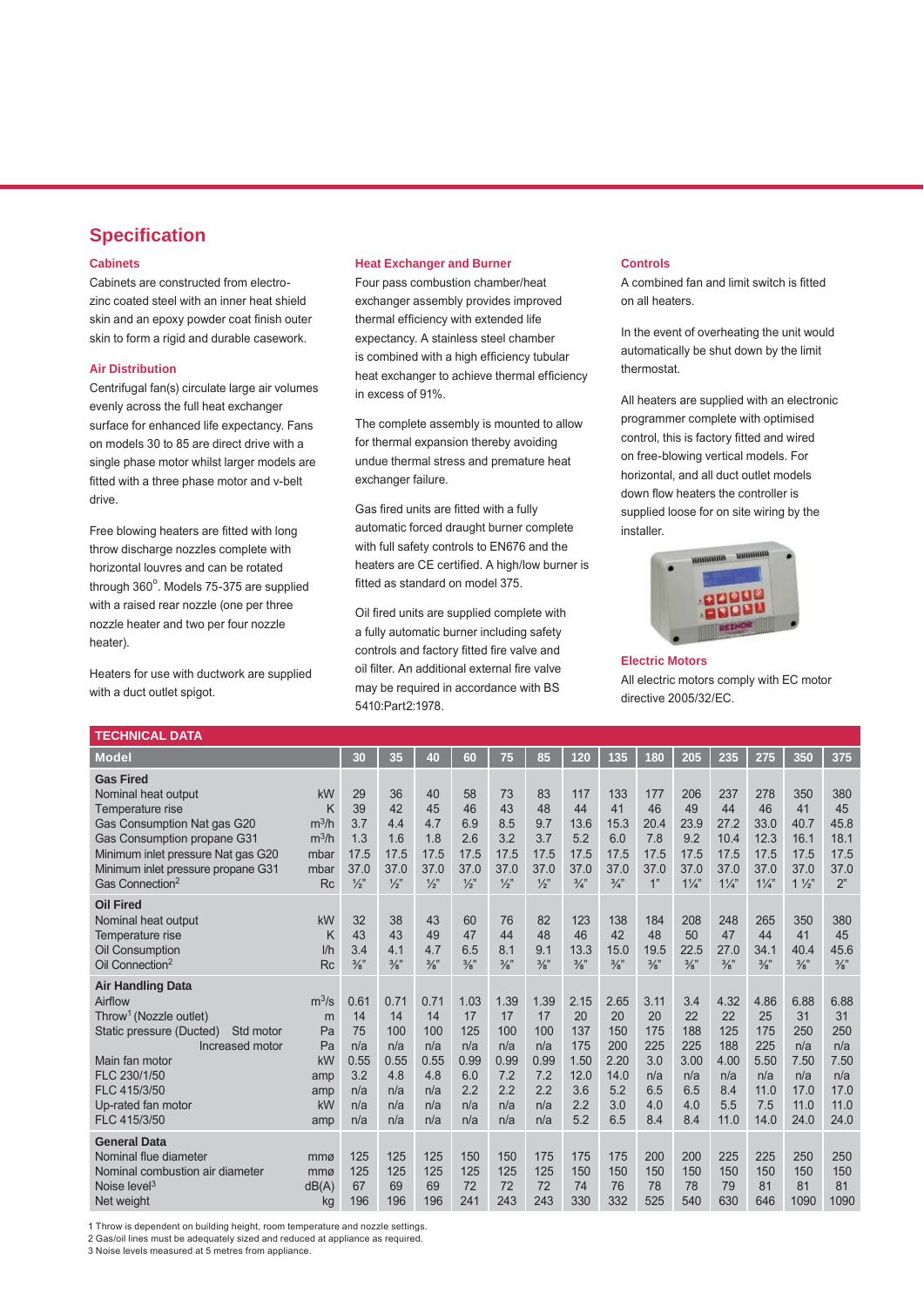# Vertical Cabinet GAS AND OIL FIRED CABINET HEATERS

### **Vertical Heaters VN/VD**







Front View **Side View** Side View Side View Side View Side View Side View Side View Side View Side View Side View Side View Side View Side View Side View Side View Side View Side View Side View Side View Side View Side View

| <b>DIMENSIONS</b> |                      |            |            |            |            |            |            |            |            |            |            |            |            |             |             |
|-------------------|----------------------|------------|------------|------------|------------|------------|------------|------------|------------|------------|------------|------------|------------|-------------|-------------|
| <b>Model</b>      |                      | 30         | 35         | 40         | 60         | 75         | 85         | 120        | 135        | 180        | 205        | 235        | 275        | 350         | 375         |
| $\overline{A}$    |                      | 1650       | 1650       | 1650       | 1900       | 1900       | 1900       | 2025       | 2025       | 2125       | 2125       | 2110       | 2110       | 2667        | 2667        |
| B                 |                      | 660        | 660        | 660        | 660        | 660        | 660        | 740        | 740        | 916        | 916        | 1100       | 1100       | 1244        | 1244        |
| C                 |                      | 662        | 662        | 662        | 925        | 925        | 925        | 1085       | 1085       | 1315       | 1315       | 1550       | 1550       | 1550        | 1550        |
| D                 |                      | 95         | 95         | 95         | 170        | 170        | 170        | 170        | 170        | 195        | 195        | 195        | 195        | 203         | 203         |
| E                 | mmø                  | 125        | 125        | 125        | 150        | 150        | 175        | 175        | 175        | 200        | 200        | 225        | 225        | 250         | 250         |
| F                 |                      | 250        | 250        | 250        | 320        | 320        | 320        | 320        | 320        | 380        | 380        | 380        | 380        | 355         | 355         |
| G                 | Oil<br>Gas           | 229<br>349 | 229<br>349 | 229<br>349 | 267<br>362 | 267<br>362 | 267<br>362 | 298<br>432 | 298<br>432 | 298<br>432 | 476<br>580 | 476<br>580 | 476<br>580 | 476<br>580  | 476<br>580  |
| H                 |                      | 280        | 280        | 280        | 280        | 280        | 280        | 305        | 305        | 355        | 355        | 406        | 406        | 474         | 474         |
| J <sup>1</sup>    | Standard<br>Extended | 240<br>n/a | 330<br>n/a | 300<br>n/a | 300<br>n/a | 330<br>660 | 330<br>660 | 360<br>720 | 360<br>720 | 410<br>815 | 410<br>815 | 460<br>915 | 460<br>915 | 613<br>1115 | 613<br>1115 |
| K                 |                      | 1500       | 1500       | 1500       | 1778       | 1778       | 1778       | 1878       | 1878       | 1980       | 1980       | 1965       | 1965       | 2610        | 2610        |
|                   |                      | 835        | 835        | 835        | 984        | 984        | 984        | 968        | 968        | 1068       | 1068       | 1054       | 1054       | 1372        | 1372        |

1. Heaters with 3 or 4 nozzles are supplied with extended head on the rear nozzle(s). For applications with restricted headroom, units may be specifi ed with all nozzles at standard height.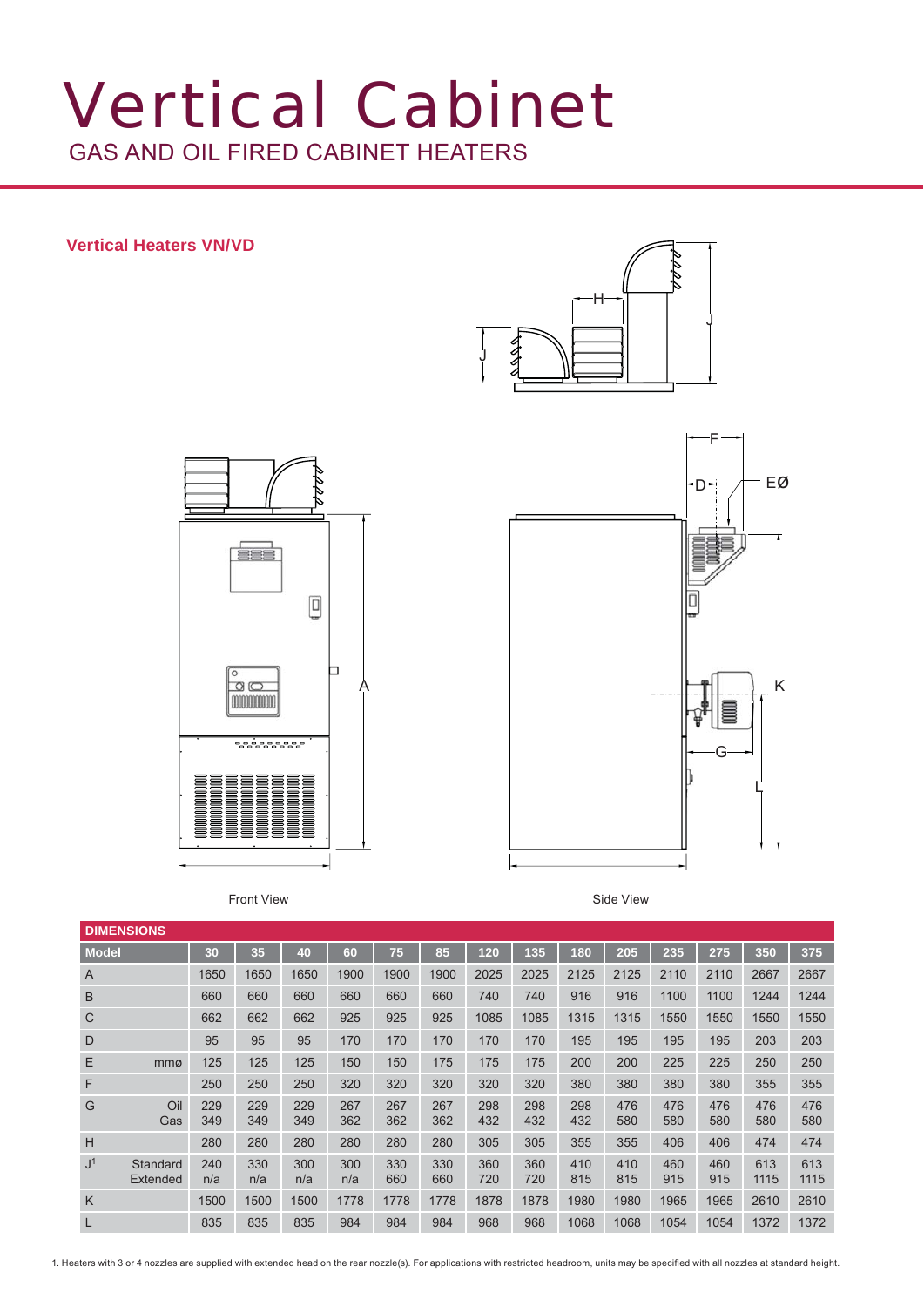# **Air Discharge and Inlet Details VN/VD**









Nozzle outlet 30-60 Nozzle outlet 75-120 Nozzle outlet 135-375 Duct outlet spigot

# **Return Air spigots and Filters VN/VD**



Side inlet spigot left (as shown) or right - please specify at time of order





Rear inlet spigot Side inlet filter Left (as shown) or right - please specify at time of order. Additional side inlet spigot is required to connect filter box to inlet ductwork

| <b>INSTALLATION DIMENSIONS</b>                          |                 |                       |                       |                       |                       |                    |                    |                    |                       |                    |                       |                       |                       |                       |                    |
|---------------------------------------------------------|-----------------|-----------------------|-----------------------|-----------------------|-----------------------|--------------------|--------------------|--------------------|-----------------------|--------------------|-----------------------|-----------------------|-----------------------|-----------------------|--------------------|
| <b>Model</b>                                            |                 | 30                    | 35                    | 40                    | 60                    | 75                 | 85                 | 120                | 135                   | 180                | 205                   | 235                   | 275                   | 350                   | 375                |
| Head plan (VN)                                          |                 | $\mathbf{1}$          | $\blacktriangleleft$  | 1                     |                       | $\overline{2}$     | $\overline{2}$     | $\overline{2}$     | 3                     | 3                  | 3                     | 3                     | 3                     | 3                     | 3                  |
| Nozzle detail<br>(VN)                                   | no.<br>Spigot ø | $\overline{2}$<br>240 | $\overline{2}$<br>240 | $\overline{2}$<br>240 | $\overline{2}$<br>240 | 3<br>240           | 3<br>240           | 3<br>280           | $\overline{4}$<br>280 | 4<br>320           | $\overline{4}$<br>320 | $\overline{4}$<br>370 | $\overline{4}$<br>370 | $\overline{4}$<br>370 | 4<br>370           |
| <b>Outlet Spigot</b><br>(VD)                            | A<br>B          | 570<br>570            | 570<br>570            | 570<br>570            | 634<br>770            | 634<br>770         | 634<br>770         | 714<br>950         | 714<br>950            | 890<br>1120        | 890<br>1120           | 1000<br>1450          | 1000<br>1450          | 1086<br>1365          | 1086<br>1365       |
| Side Inlet Spigot<br>(VN/VD)                            | C<br>D          | 522<br>348            | 522<br>348            | 522<br>348            | 702<br>427            | 702<br>427         | 702<br>427         | 904<br>542         | 904<br>542            | 1078<br>692        | 1078<br>692           | 1145<br>654           | 1145<br>654           | 1150<br>796           | 1150<br>796        |
| <b>Rear Inlet Spigot</b><br>(VN/VD)                     | E<br>F          | 620<br>445            | 620<br>445            | 620<br>445            | 520<br>550            | 520<br>550         | 520<br>550         | 608<br>550         | 608<br>550            | 790<br>560         | 790<br>560            | 935<br>654            | 935<br>654            | n/a<br>n/a            | n/a<br>n/a         |
| <b>Inlet Filter Assembly</b><br>(VN/VD)                 | G<br>H<br>J     | 420<br>660<br>300     | 420<br>660<br>300     | 420<br>660<br>300     | 600<br>800<br>300     | 600<br>800<br>300  | 600<br>800<br>300  | 680<br>990<br>300  | 680<br>990<br>300     | 765<br>1165<br>300 | 765<br>1165<br>300    | 720<br>1245<br>450    | 720<br>1245<br>450    | 860<br>1530<br>450    | 860<br>1530<br>450 |
| <b>Installation Clearances</b><br>Front<br>Side<br>Rear |                 | 500<br>300<br>700     | 500<br>300<br>700     | 500<br>300<br>700     | 500<br>300<br>1000    | 500<br>300<br>1000 | 500<br>300<br>1000 | 600<br>300<br>1200 | 600<br>300<br>1200    | 600<br>300<br>1500 | 900<br>300<br>1500    | 900<br>400<br>2000    | 900<br>400<br>2000    | 900<br>500<br>2000    | 900<br>500<br>2000 |

Filter cassettes can be withdrawn from either side, ensure adequate clearance for withdrawal i.e. full width of filter box.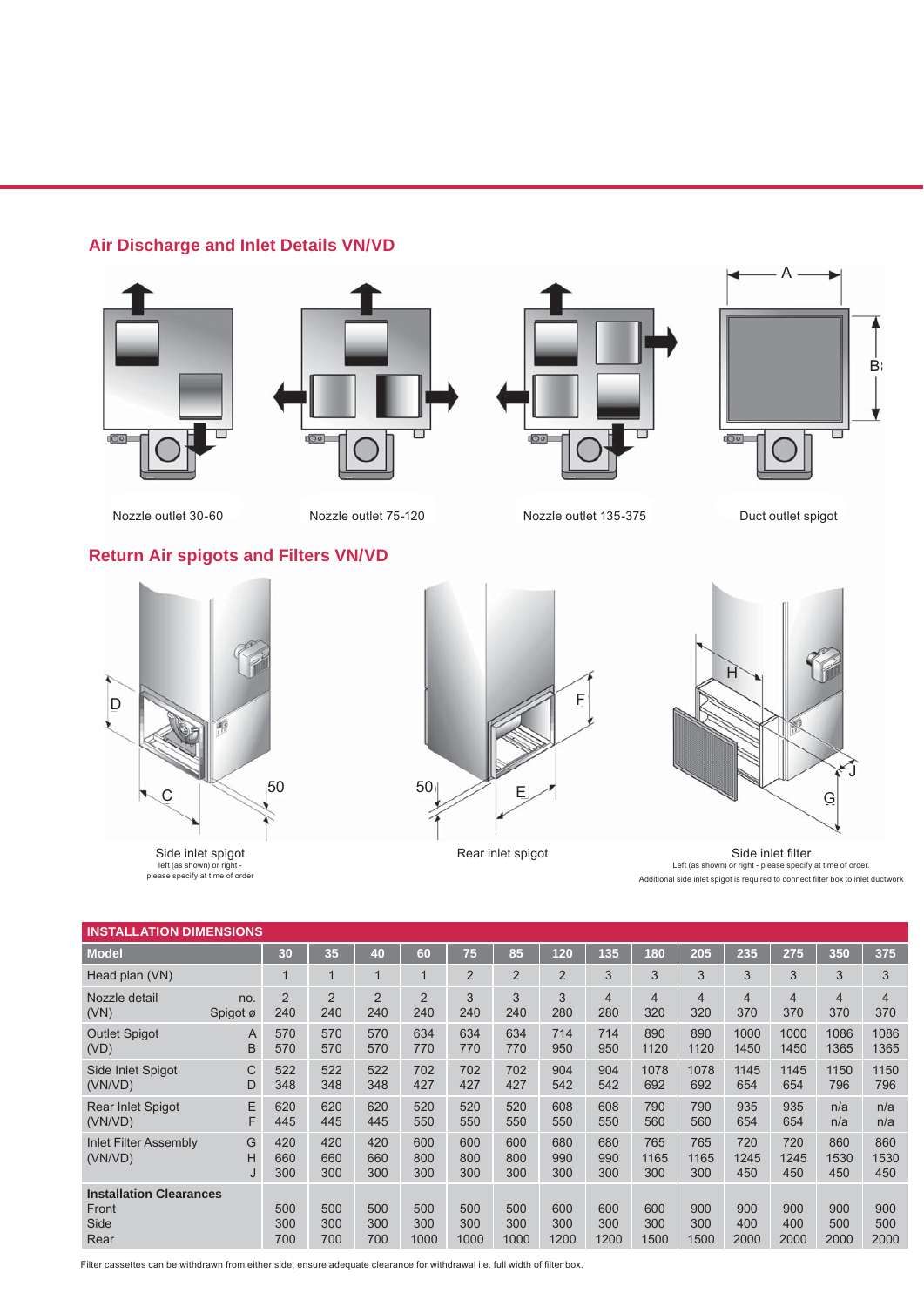# Horizontal Cabinets GAS AND OIL FIRED CABINET HEATERS

France

**HAMAL** 

### **Horizontal Heaters HN/HD**



Note: Units may be specified for airflow right to left which is the standard configuration as shown. Alternatively units can be specified for airflow left to right.



|                  | <b>DIMENSIONS</b> |            |            |            |            |            |            |            |            |            |            |            |  |  |
|------------------|-------------------|------------|------------|------------|------------|------------|------------|------------|------------|------------|------------|------------|--|--|
| <b>Model Ref</b> |                   | 60         | 75         | 85         | 120        | 135        | 180        | 205        | 235        | 275        | 350        | 375        |  |  |
| A                |                   | 1865       | 1865       | 1865       | 1993       | 1993       | 2093       | 2093       | 2076       | 2076       | 2667       | 2667       |  |  |
| B                |                   | 660        | 660        | 660        | 740        | 740        | 916        | 916        | 1100       | 1100       | 1244       | 1244       |  |  |
| С                |                   | 925        | 925        | 925        | 1085       | 1085       | 1315       | 1315       | 1550       | 1550       | 1550       | 1550       |  |  |
| D                |                   | 170        | 170        | 170        | 170        | 170        | 200        | 200        | 225        | 225        | 203        | 203        |  |  |
| Ε                | mmø               | 150        | 150        | 175        | 175        | 175        | 200        | 200        | 225        | 225        | 250        | 250        |  |  |
| F                |                   | 320        | 320        | 320        | 320        | 320        | 380        | 380        | 380        | 380        | 355        | 355        |  |  |
| G                |                   | 560        | 560        | 560        | 640        | 640        | 816        | 816        | 1000       | 1000       | 1086       | 1086       |  |  |
| Н                |                   | 790        | 790        | 790        | 952        | 952        | 1182       | 1182       | 1450       | 1450       | 1365       | 1365       |  |  |
| J                | Oil<br>Gas        | 267<br>362 | 267<br>362 | 267<br>362 | 298<br>432 | 298<br>432 | 298<br>432 | 476<br>580 | 476<br>580 | 476<br>580 | 476<br>580 | 476<br>580 |  |  |
| K                |                   | 160        | 160        | 160        | 225        | 225        | 320        | 320        | 320        | 320        | 320        | 320        |  |  |
| L                | mmø               | 209        | 209        | 209        | 290        | 290        | 425        | 425        | 425        | 425        | 480        | 480        |  |  |
| M                |                   | 676        | 676        | 676        | 790        | 790        | 790        | 790        | 769        | 769        | 1054       | 1054       |  |  |
| N                |                   | 984        | 984        | 984        | 968        | 968        | 1068       | 1068       | 1054       | 1054       | 1372       | 1372       |  |  |
| P                |                   | 568        | 568        | 568        | 607        | 607        | 740        | 740        | 840        | 840        | 1396       | 1396       |  |  |
| Q                |                   | 1806       | 1806       | 1806       | 1934       | 1934       | 2034       | 2034       | 2020       | 2020       | 2612       | 2612       |  |  |
| R                |                   | 1081       | 1081       | 1081       | 1244       | 1244       | 1474       | 1474       | 1750       | 1750       | 1750       | 1750       |  |  |
| S                |                   | 1157       | 1157       | 1157       | 1320       | 1320       | 1550       | 1550       | 1826       | 1826       | 1826       | 1826       |  |  |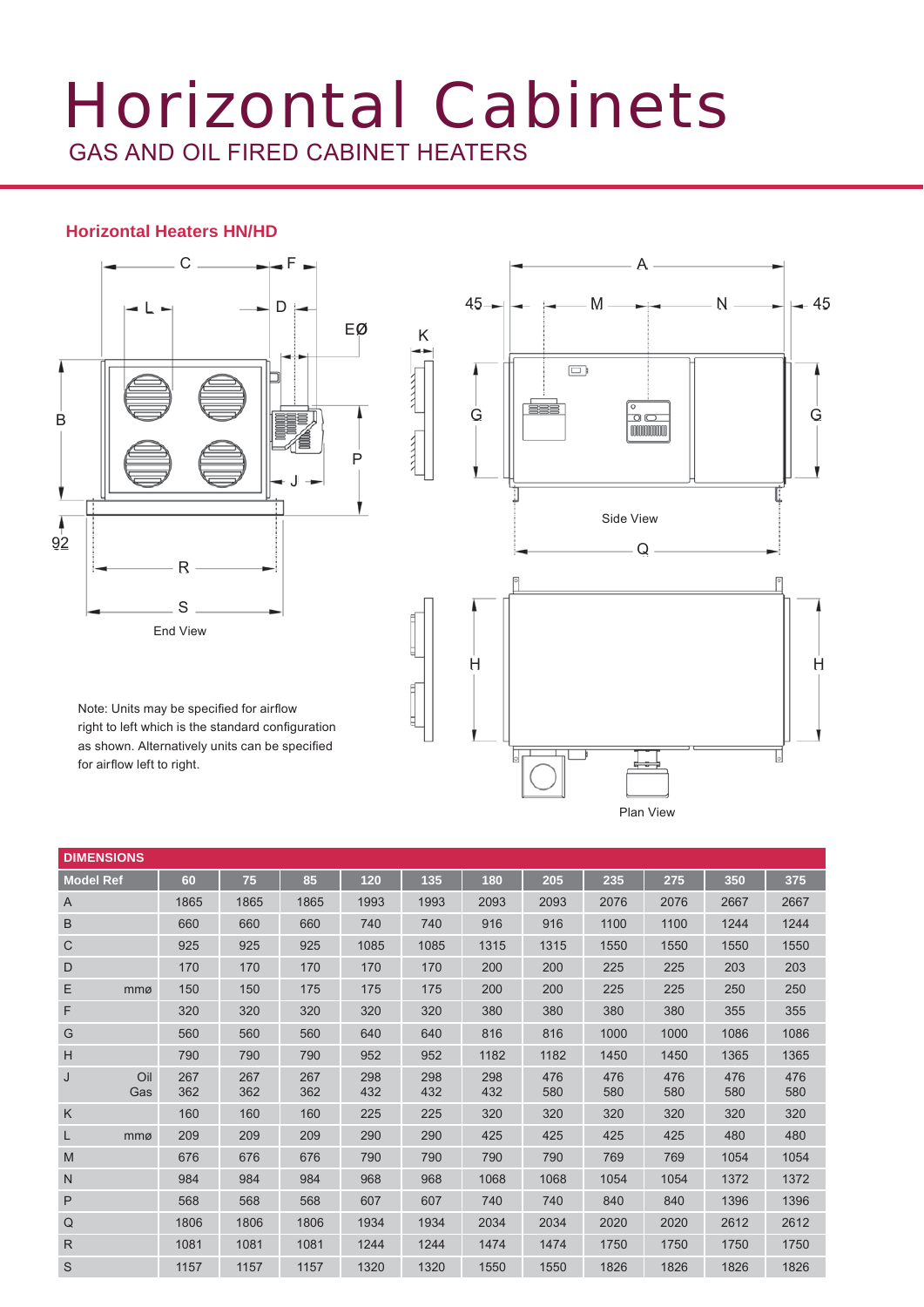# Downflow Cabinets GAS AND OIL FIRED CABINET HEATERS

### **Downfl ow Heaters RN/RD**



Front View **Side View** Side View

Plan View

| <b>DIMENSIONS</b> |            |            |            |            |            |            |            |            |            |            |            |  |  |  |
|-------------------|------------|------------|------------|------------|------------|------------|------------|------------|------------|------------|------------|--|--|--|
| <b>Model Ref</b>  | 60         | 75         | 85         | 120        | 135        | 180        | 205        | 235        | 275        | 350        | 375        |  |  |  |
| $\overline{A}$    | 1865       | 1865       | 1865       | 1993       | 1993       | 2093       | 2093       | 2076       | 2076       | 2667       | 2667       |  |  |  |
| B                 | 660        | 660        | 660        | 740        | 740        | 916        | 916        | 1100       | 1100       | 1244       | 1244       |  |  |  |
| С                 | 925        | 925        | 925        | 1085       | 1085       | 1315       | 1315       | 1550       | 1550       | 1550       | 1550       |  |  |  |
| D                 | 170        | 170        | 170        | 170        | 170        | 200        | 200        | 225        | 225        | 203        | 203        |  |  |  |
| Ε<br>mmø          | 150        | 150        | 175        | 175        | 175        | 200        | 200        | 225        | 225        | 250        | 250        |  |  |  |
| F                 | 320        | 320        | 320        | 320        | 320        | 380        | 380        | 380        | 380        | 355        | 355        |  |  |  |
| G                 | 560        | 560        | 560        | 640        | 640        | 816        | 816        | 1000       | 1000       | 1086       | 1086       |  |  |  |
| Н                 | 790        | 790        | 790        | 952        | 952        | 1182       | 1182       | 1450       | 1450       | 1365       | 1365       |  |  |  |
| Oil<br>J<br>Gas   | 267<br>362 | 267<br>362 | 267<br>362 | 298<br>432 | 298<br>432 | 298<br>432 | 476<br>580 | 476<br>580 | 476<br>580 | 476<br>580 | 476<br>580 |  |  |  |
| Κ                 | 160        | 160        | 160        | 225        | 225        | 320        | 320        | 320        | 320        | 320        | 320        |  |  |  |
| L                 | 209        | 209        | 209        | 290        | 290        | 425        | 425        | 425        | 425        | 480        | 480        |  |  |  |
| M                 | 676        | 676        | 676        | 790        | 790        | 790        | 790        | 769        | 769        | 1054       | 1054       |  |  |  |
| N                 | 984        | 984        | 984        | 968        | 968        | 1068       | 1068       | 1054       | 1054       | 1372       | 1372       |  |  |  |
| P                 | 476        | 476        | 476        | 515        | 515        | 648        | 648        | 748        | 748        | 1304       | 1304       |  |  |  |